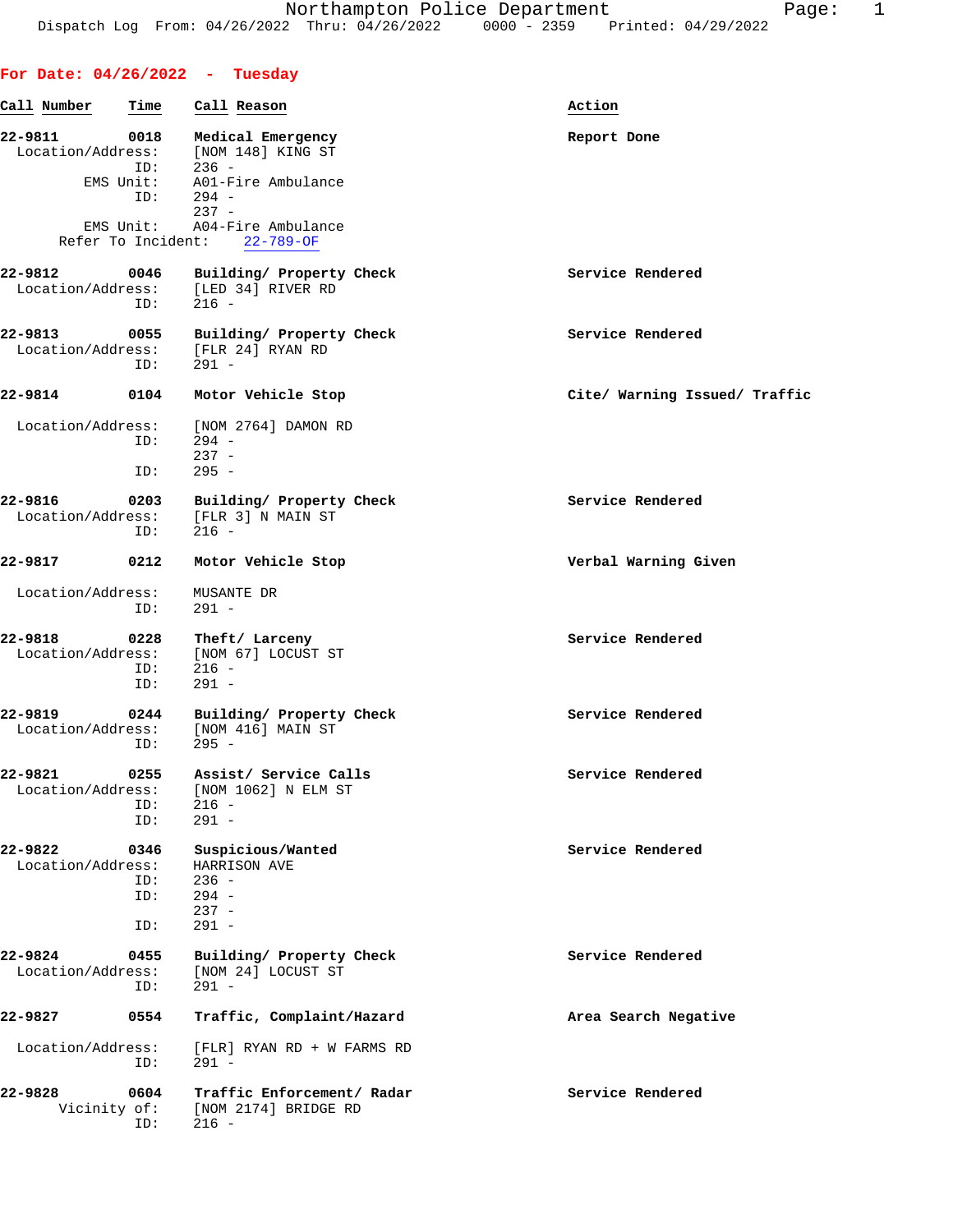**22-9833 0837 Alarm/ Burglar/ Holdup Panic Service Rendered** Location/Address: [NOM 2384] VILLAGE HILL RD ID: 126 - ID: 293 - 261 - **22-9836 0856 Investigation Investigated Incident** Location/Address: [NOM 2234] GROVE ST ID: 207 - ID: 207 -<br>Refer To Incident: 22-784-OF **22-9840 1100 Public Service Service Rendered** Location/Address: [NOM 188] CENTER ST<br>ID: 293 -ID: 261 - **22-9845 1210 Disturbance Arrest Female 18yrs & Over** Location/Address: [FLR 239] BRIDGE RD ID: 293 -  $261 -$  ID: 126 - Refer To Arrest: 22-164-AR Additional Activity: 04/26/2022 1444 Eline-8276, Madison Patrol 3 Hrs 55 Min **22-9846 1246 Disturbance Report Done** Location/Address: [NOM 949] MAIN ST ID: 189 - ID: 230 - EMS Unit: A01-Fire Ambulance Refer To Incident: 22-790-OF **22-9847 1348 Traffic Accident Report Done** Location/Address: [NOM 2856] BRIDGE ST ID: 189 - ID: 170 - Refer To Incident: 22-791-OF **22-9848 1415 Trespassing/ Unwanted Guest Service Rendered** Location/Address: [NOM 148] KING ST ID: 170 - **22-9850 1443 Theft/ Larceny Investigated Incident** Location/Address: [FLR 239] BRIDGE RD ID: 157 - ID: 203 -<br>ID: 243 - $243 -$  ID: 120 - Refer To Incident: 22-792-OF 22-9851 1450 Trespassing/ Unwanted Guest Service Rendered Location/Address: [NOM 1754] MAIN ST Location/Address: [NOM 1754] MAIN ST ID: 245 - **22-9852 1510 Suspicious/Wanted Report Done** Location/Address: [LED] AUDUBON RD ID: 121 - Refer To Incident: 22-793-OF **22-9853 1530 Traffic, Complaint/Hazard Verbal Warning Given** Location/Address: N KING ST ID: 199 - **22-9854 1551 Traffic Accident Investigated Incident** Location/Address: [NOM 1524] KING ST ID: 292 - Refer To Incident: 22-794-OF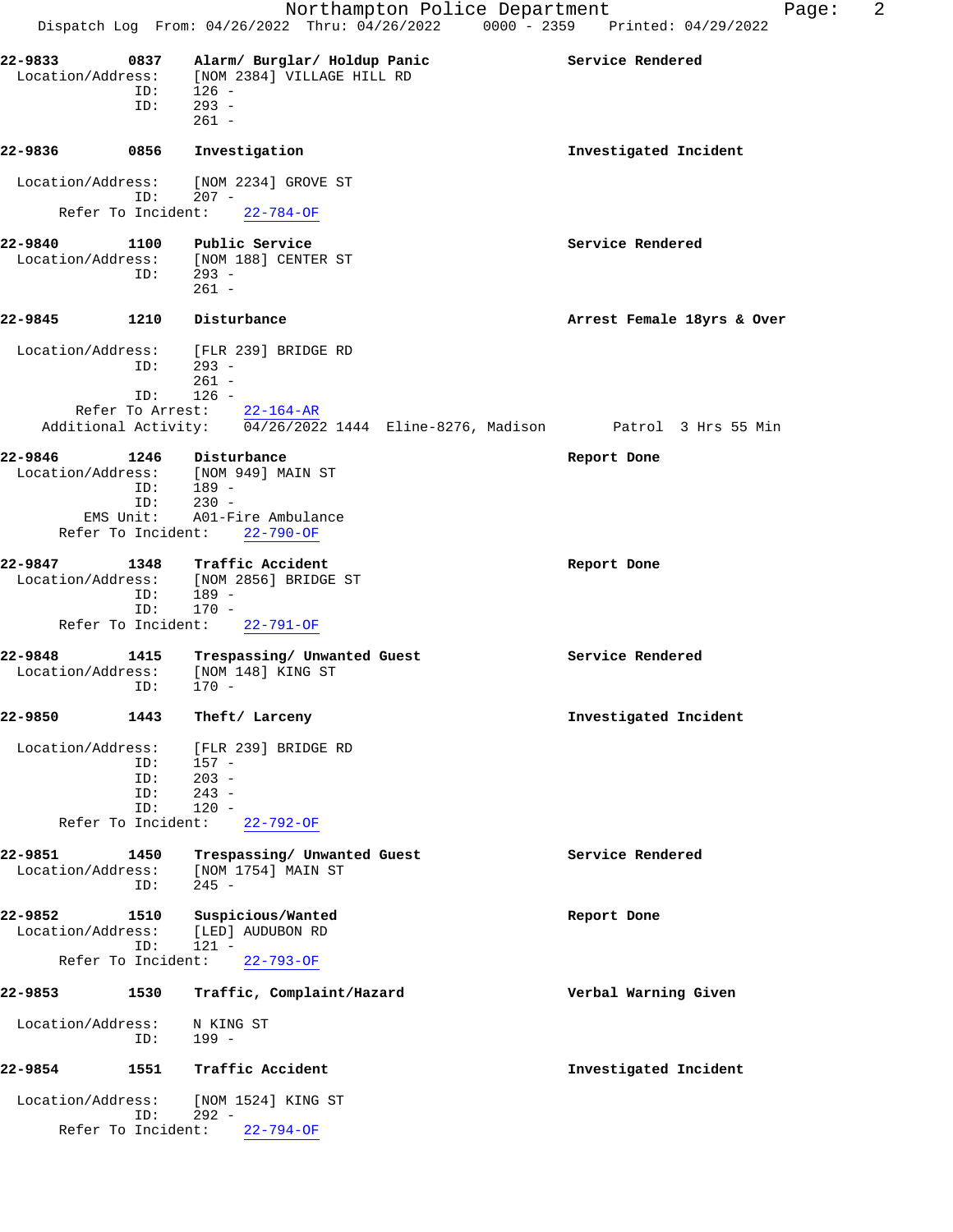**22-9857 1612 Parking Violation Cite/ Warning Issued/ Traffic** Location/Address: KING ST ID: 292 - **22-9858 1615 Juvenile Problem Service Rendered** Service Rendered Location/Address: [NOM 12] POMEROY TER [NOM 12] POMEROY TER ID: 292 - **22-9861 1707 Traffic, Complaint/Hazard Investigated Incident** Location/Address: [NOM 332] PLEASANT ST ID: 292 - **22-9862 1717 Alarm/ Burglar/ Holdup Panic False Alarm** Location/Address: ID: 120 - ID: 245 - **22-9863 1719 Motor Vehicle Stop Verbal Warning Given** Location/Address: [NOM 789] BRIDGE ST<br>ID: 292 - $292 -$ **22-9864 1720 ASSIST OTHER AGENCY Service Rendered** Location/Address: [NOM 67] LOCUST ST<br>ID: 120 -ID: 120 -<br>ID: 199 - ID: 199 - ID: 245 - **22-9866 1806 Motor Vehicle Stop Verbal Warning Given** Location/Address: NEW SOUTH ST ID: 292 - **22-9867 1812 Suspicious/Wanted Investigated Incident** Location/Address: [NOM 26] JACKSON ST ID: 292 - ID: 199 - **22-9868 1842 Suspicious/Wanted Person Gone** Location/Address: [NOM 2772] MAIN ST ID: 245 - ID: 199 - **22-9869 1852 Trespassing/ Unwanted Guest Service Rendered** Location/Address: [NOM 2772] MAIN ST ID: 199 -<br>ID: 245 - $245 -$ **22-9872 2006 Motor Vehicle Stop Verbal Warning Given** Location/Address: MAIN ST + GOTHIC ST ID: 292 - **22-9874 2044 Alarm/ Burglar/ Holdup Panic False Alarm/City** Location/Address: [NOM 1183] GLEASON PLZ ID: 292 - **22-9875 2125 Assist/ Service Calls Report Done** Location/Address: [NOM 375] PLEASANT ST 292 -<br>nt: 22-795-0F Refer To Incident: **22-9876 2144 Trespassing/ Unwanted Guest Service Rendered** Location/Address: FRUIT ST<br>ID: 245 - $245 -$ 

ID: 292 -